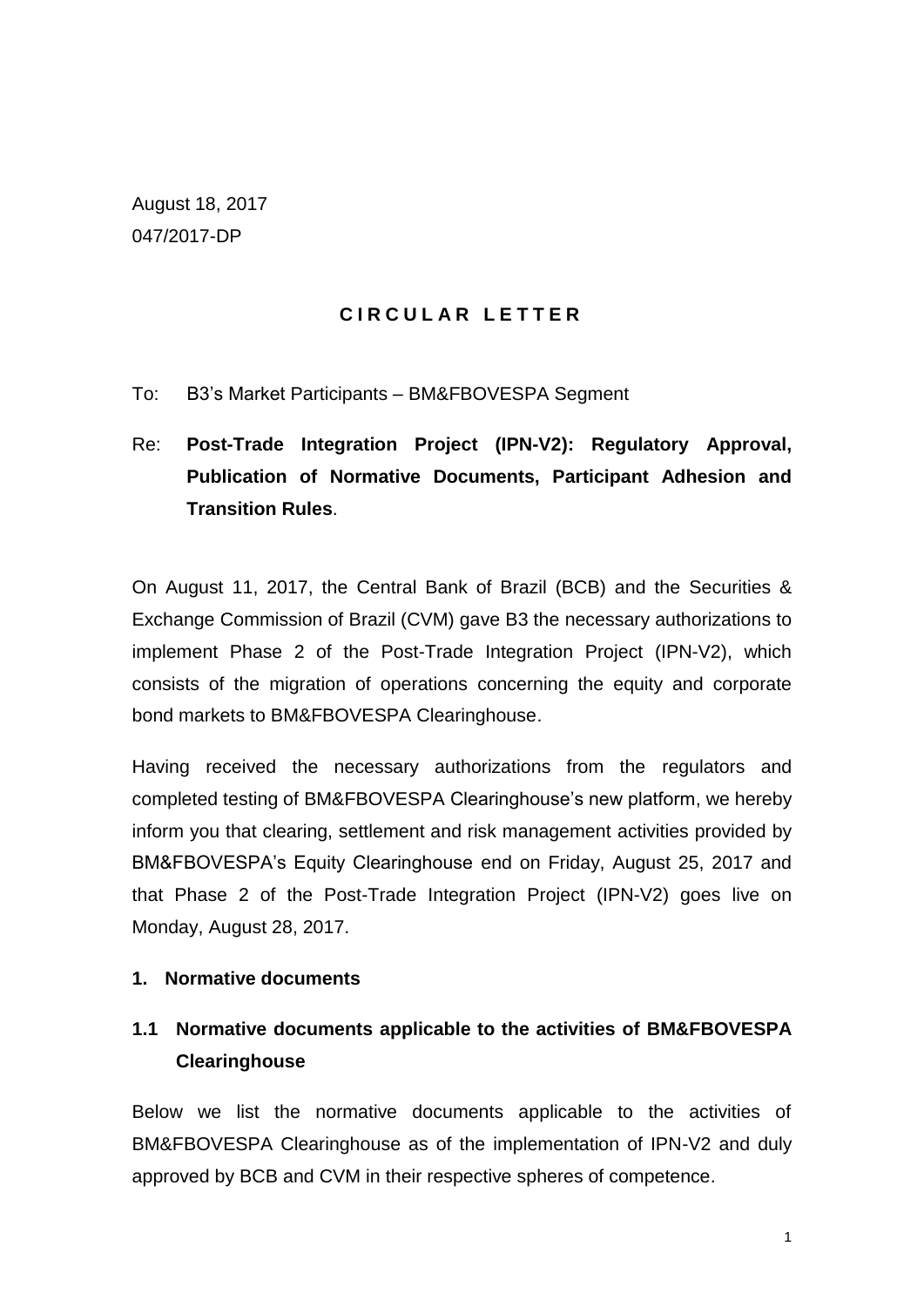The first drafts of these normative documents were published in 2015 for appraisal by participants. Considering the comments received from the market and discussions held with the regulators, we issued new drafts: in October 2016, as per External Communication 016/2016-DP, dated October 26, 2016; in December 2016, as per External Communication 104/2016-DO, dated December 21, 2016; and in March 2017, as per External Communication 008/2017-DP, dated March 22, 2017, which issued new drafts corresponding materially to the final drafts listed below and posted today to www.bmfbovespa.com.br, Regulation, Regulations and Manuals.

- (i) **BM&FBOVESPA Access Rules** The general rules governing the granting and cancellation of authorization to access BM&FBOVESPA's trading, post-trade, registration, and securities lending systems; and the registration of participants and participants' rights and duties.
- (ii) **BM&FBOVESPA Access Manual**  The procedures for authorizing and canceling access; and the financial, economic, operational and collateral posting requirements to be observed by participants.
- (iii) **BM&FBOVESPA Clearinghouse Rules** The rules governing the activities of BM&FBOVESPA Clearinghouse and its participants relating to the acceptance, clearing and settlement of transactions, and to counterparty risk management.
- (iv) **BM&FBOVESPA Clearinghouse Operating Procedures Manual** BM&FBOVESPA Clearinghouse's account structure, and the processes and procedures relating to trade capture, allocation and give-up, position control and transfer, options exercise, and clearing and settlement of obligations, among other activities.
- (v) **BM&FBOVESPA Clearinghouse Risk Management Manual** The risk management rules, procedures and criteria applicable to transactions for which BM&FBOVESPA Clearinghouse acts as central counterparty,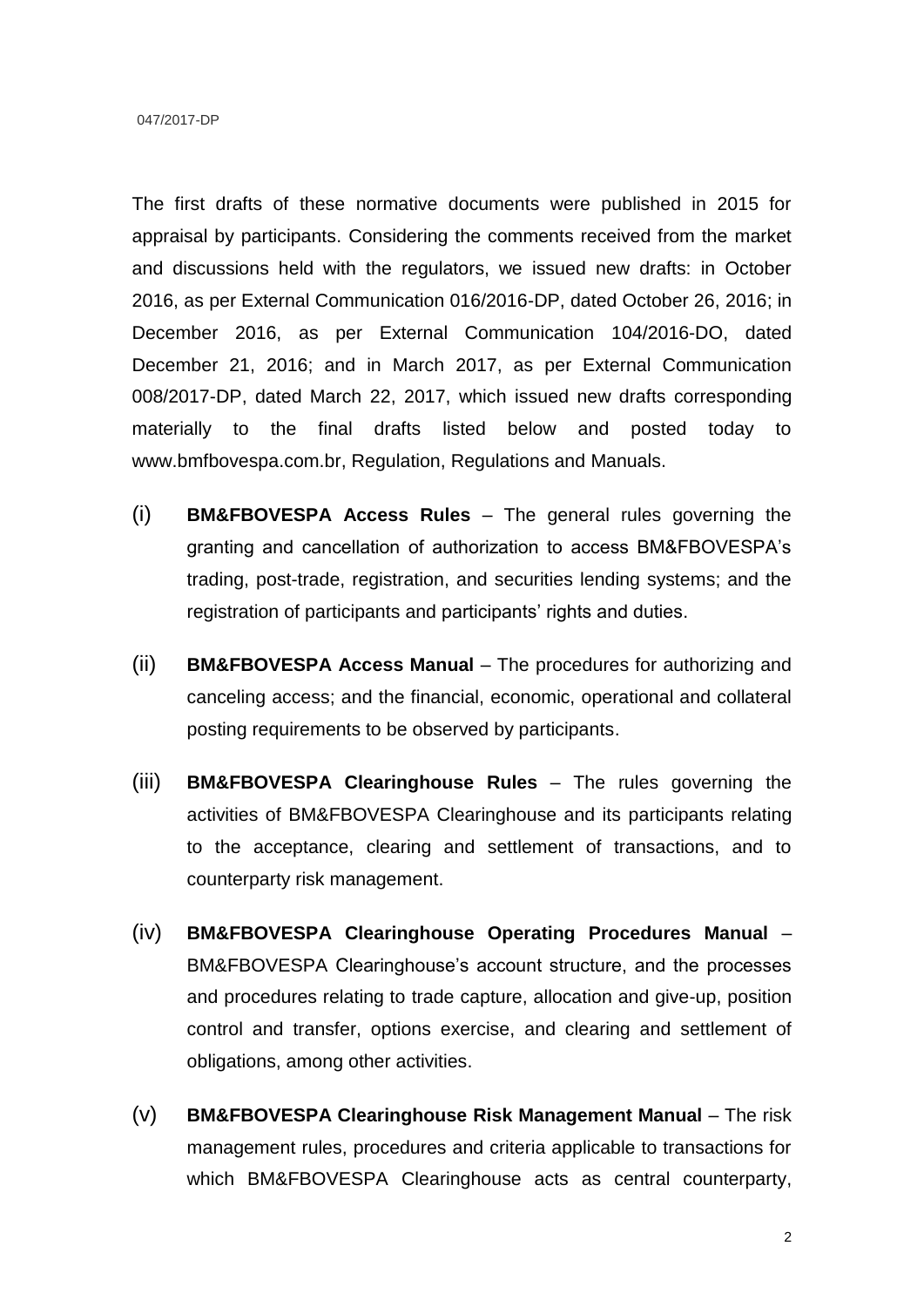covering the chain of responsibilities, safeguard structure, procedures in the event of default, risk monitoring, collateral management, and the CORE risk calculation model.

- (vi) **BM&FBOVESPA Central Depository Rules** The rules governing the centralized depositing of securities and financial assets and the associated services, as well as other activities performed by the Central Depository.
- (vii) **BM&FBOVESPA Central Depository Operating Procedures Manual** The procedures and processes relating to the centralized depositing of securities and financial assets and the associated services, as well as other activities performed by the Central Depository.
- (viii) **Glossary**  The definitions of terms in boldface type and acronyms in the above documents.

## **1.1.1 Guide to Procedures for Registration with BM&FBOVESPA (Registration Guide), BM&FBOVESPA Segment**

In addition to the normative documents for BM&FBOVESPA Clearinghouse and BM&FBOVESPA Central Depository, we hereby announce publication of the Registration Guide, which details the concepts and procedures relating to the maintenance of accounts and links in B3's registration platform for the BM&FBOVESPA segment, and the procedures relating to requests sent to the Participant Registration Center.

The Registration Guide enters into force on August 28, 2017, and is available at www.bmfbovespa.com.br, Regulation, Regulations and Manuals.

#### **1.2 Process of adhering to normative documents**

Implementation of IPN-V2 entails changes to the rules for accessing BM&FBOVESPA Clearinghouse and BM&FBOVESPA Central Depository.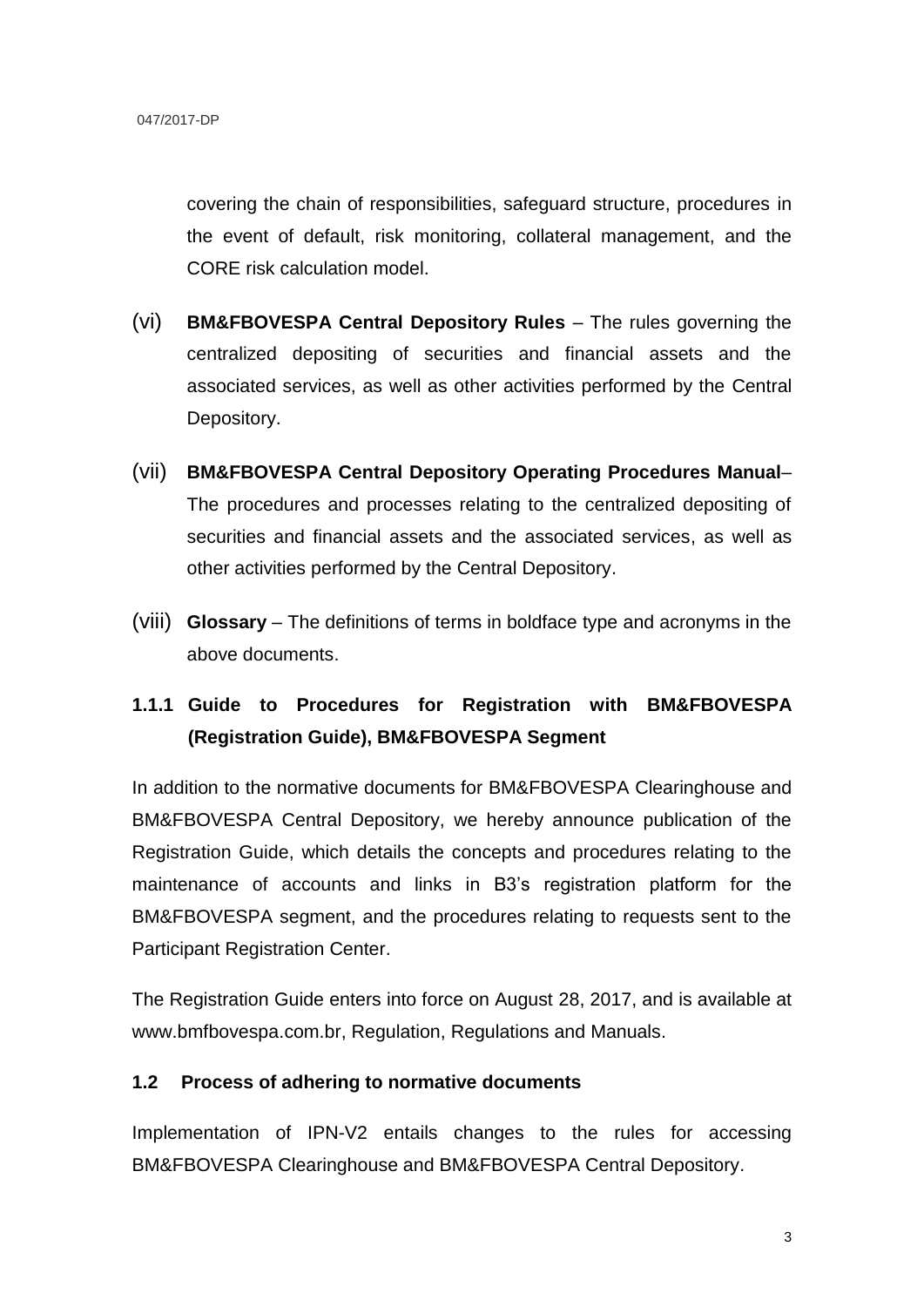As a result, by September 29, 2017, participants must formalize their adhesion to the new access rules and other rules governing BM&FBOVESPA Clearinghouse and BM&FBOVESPA Central Depository, as per the template in **Annex 1** to this Circular Letter.

The Statement of Adhesion must be signed by the participant's legal representatives and delivered to B3, care of the Participant Registration Center, at the following address:

B3 S.A. – Brasil, Bolsa, Balcão A/C Central de Cadastro de Participantes Praça Antonio Prado, 48, 4º andar 01010-901 São Paulo (SP)

It is important to note that, without prejudice to and regardless of the signature and delivery of the Statement of Adhesion, all the above normative documents, through which the rights, obligations and responsibilities of B3 and its participants are established, apply in full to all participants as of the first day of implementation of IPN-V2. Thus all acts and preparatory actions for the implementation of IPN-V2 and all acts and actions performed by participants in interacting with BM&FBOVESPA Clearinghouse and BM&FBOVESPA Central Depository shall in any event represent their consent and subjection to the provisions of the above normative documents.

#### **1.2.1 Custody agent and clearing agent service agreements**

The normative documents that will enter into force with implementation of IPN-V2 govern all the rights and obligations of custody agents and clearing agents. Therefore the respective (i) securities depository service agreements and/or (ii) transaction clearing and settlement service agreements entered into by and between B3 and such participants will become without object and will therefore be terminated as of right upon implementation of IPN-V2, so that this Circular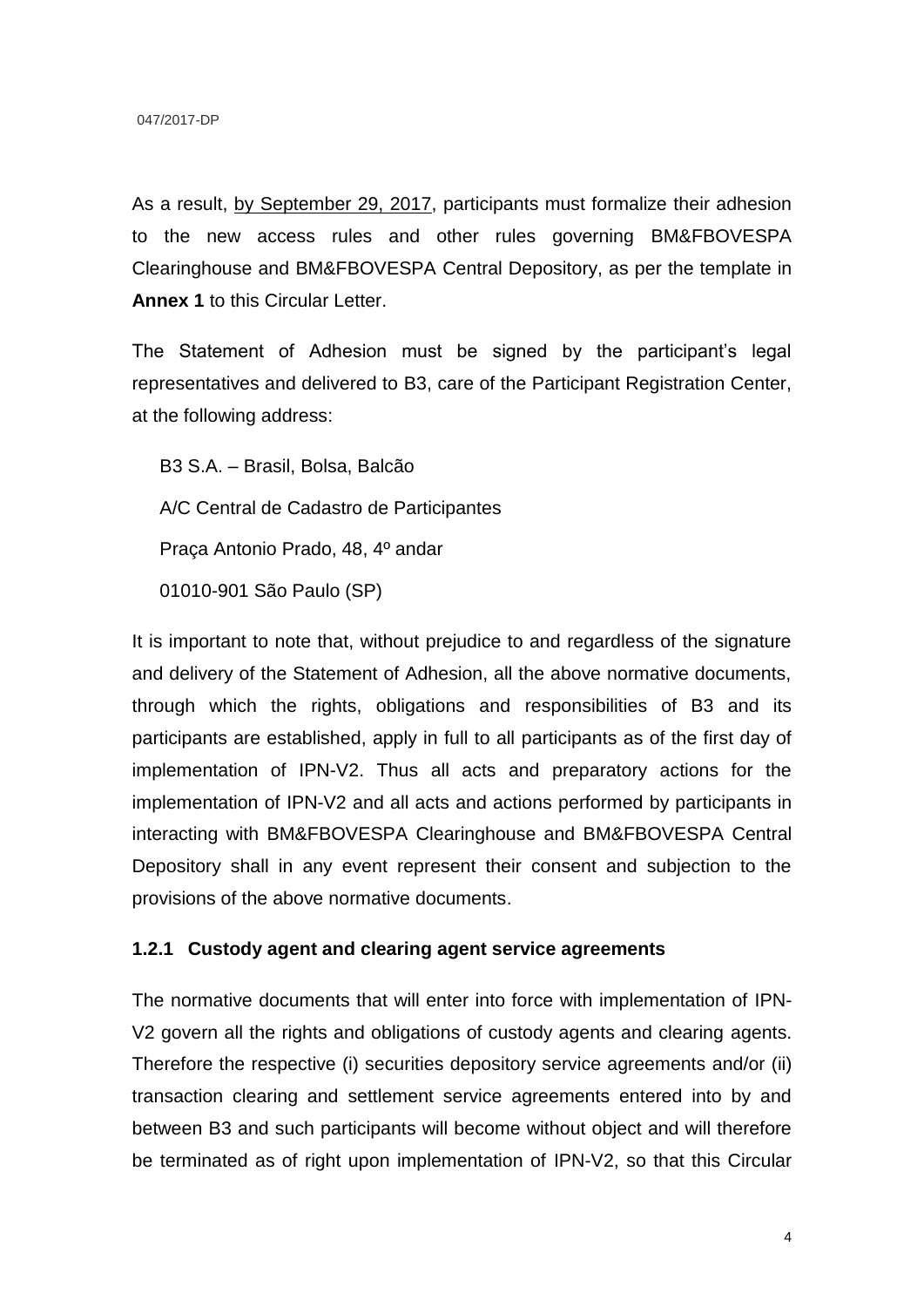Letter serves as notice of termination by B3 in accordance with the validity and termination clauses in each of the instruments mentioned.

#### **2. Revoked normative documents**

Upon implementation of IPN-V2, the new normative documents will enter into force concurrently with revocation of the following:

(a) the normative documents of the Equities Clearinghouse, namely:

- **Equities Clearinghouse and BM&FBOVESPA Central Depository Rules;**
- **Equities Clearinghouse and BM&FBOVESPA Central Depository** Operating Procedures Manuals;

(b) the Circular Letters listed in **Annex 2**.

## **3. BM&FBOVESPA Clearinghouse Default Fund (FILCB)**

As announced in External Communication 054/2017-DO, dated June 28, 2017, the BM&FBOVESPA Clearinghouse Default Fund (FILCB) is an investment fund that belongs to BM&FBOVESPA Clearinghouse's safeguard structure, and is administered, managed and held in custody by BM&FBOVESPA Bank. The FILCB is an additional liquidity provision mechanism for BM&FBOVESPA Clearinghouse, designed to assure timely monetization of collateral and assets awaiting settlement, in the event of default by one or more clearing members.

As of the FILCB's constitution and entry into force of the rules governing the fund on October 31, 2017, all collateral posted as non-operating minimum collateral (GMNO) and Settlement Fund contributions will be replaced by shares in the FILCB. Until then, new postings of GMNO or Settlement Fund contributions may only be made in Brazilian legal tender or federal government bonds.

#### **4. Brokerage accounts and give-up involving master accounts**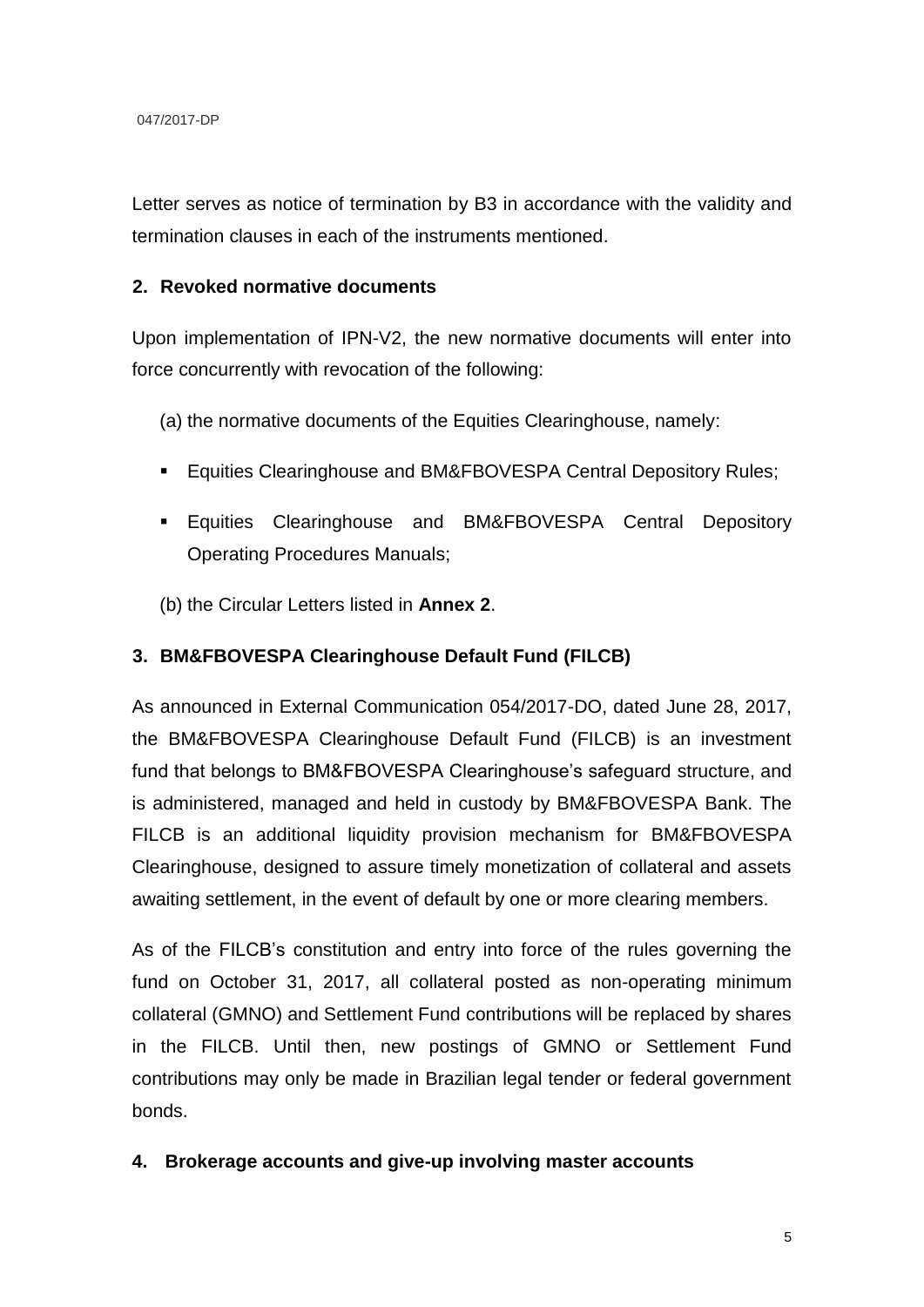Brokerage accounts may not be used, and give-up involving master accounts may not be performed, for the equity and equity derivatives market or for the corporate bond market until at least September 30, 2017. The starting date for such procedures will be announced in due course.

#### **5. Special treatment for fines**

Considering the need for adaptation to the new procedures due to implementation of IPN-V2, we hereby inform you that the fines imposed for (i) failure to deliver securities during the settlement process or (ii) failure to cover forward contracts will be assessed on a case-by-case basis by BM&FBOVESPA Clearinghouse and may be refunded if such failures are of an operational nature.

It is important to note that this procedure will remain in force until September 11, 2017 (inclusive), and that even during this period participants must justify any failures.

#### **6. Matters relating to the participant structure**

#### **6.1. Changes to participant nomenclature**

As a result of the implementation of IPN-V2 and the new access rules: (i) selfclearing agents and full clearing agents will be renamed clearing members; and (ii) qualified investors' clearing agents will become settlement participants or full trading participants, in accordance with their accreditation categories.

**Annex 3** contains a table with all the changes.

#### **6.2. Structural changes during the first month after implementation**

Participants that wish to make any changes to the structure of their access to BM&FBOVESPA Clearinghouse (such as changing a clearing member, for example) or major changes to the structure of accounts and links before September 30, 2017, must contact BM&FBOVESPA Clearinghouse's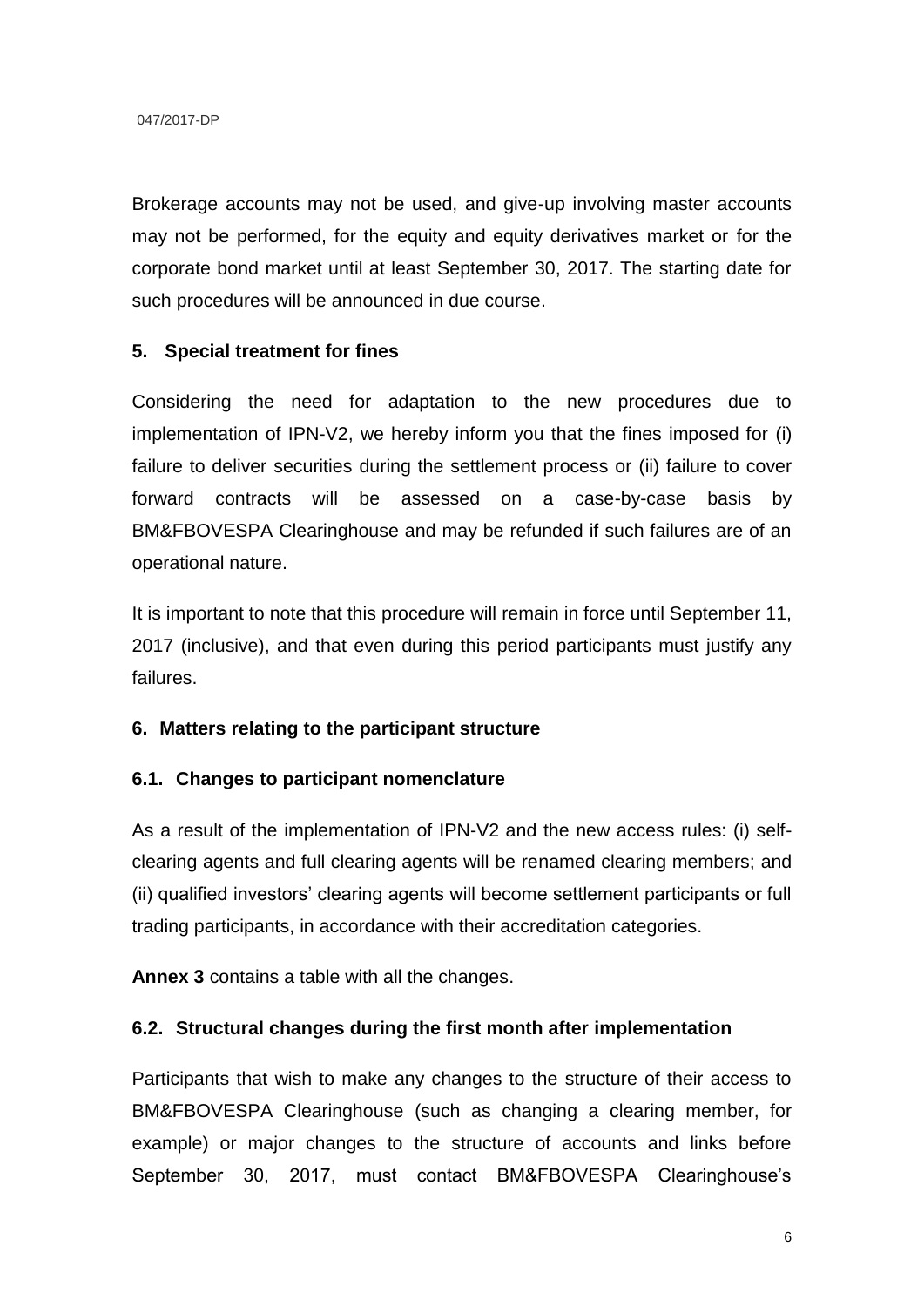Registration Center in advance in order to assure adequate planning of activities.

### **6.3. Formalization of qualified client relationships**

Considering that the figure of the qualified investor will cease to exist when IPN-V2 is implemented, the links currently involving qualified investors must be formalized using agreements for (i) tripartite give-up, (ii) intermediation, and (iii) position maintenance and settlement.

The changes concerned must be completed by the next update of the customer's registration details, at the latest within two (2) years.

### **7. Points to watch in the migration and IPN-V2 implementation process**

#### **7.1. Positions held by qualified investors**

Positions held by qualified investors in the Equities Clearinghouse will be migrated to the respective carrying participants (give-up link destination participants). For example, options positions currently held under an executing trading participant will be migrated to the customer's carrying settlement or full trading participant.

If the carrying participant is a settlement participant, for the purposes of options exercise it will be necessary to register the options exercise link via B3's registration platform (BM&FBOVESPA segment), designating an account held by the same customer under the responsibility of a full trading participant.

## **7.2. Positions held by non-qualified investors**

In the case of investors who are not qualified and use the same account (i) for trades involving equities and equity derivatives and (ii) as the origin of give-ups for financial derivatives and commodities, full trading participants must open a new customer account and transfer the positions in equities and equity derivatives to this account by August 25, 2017.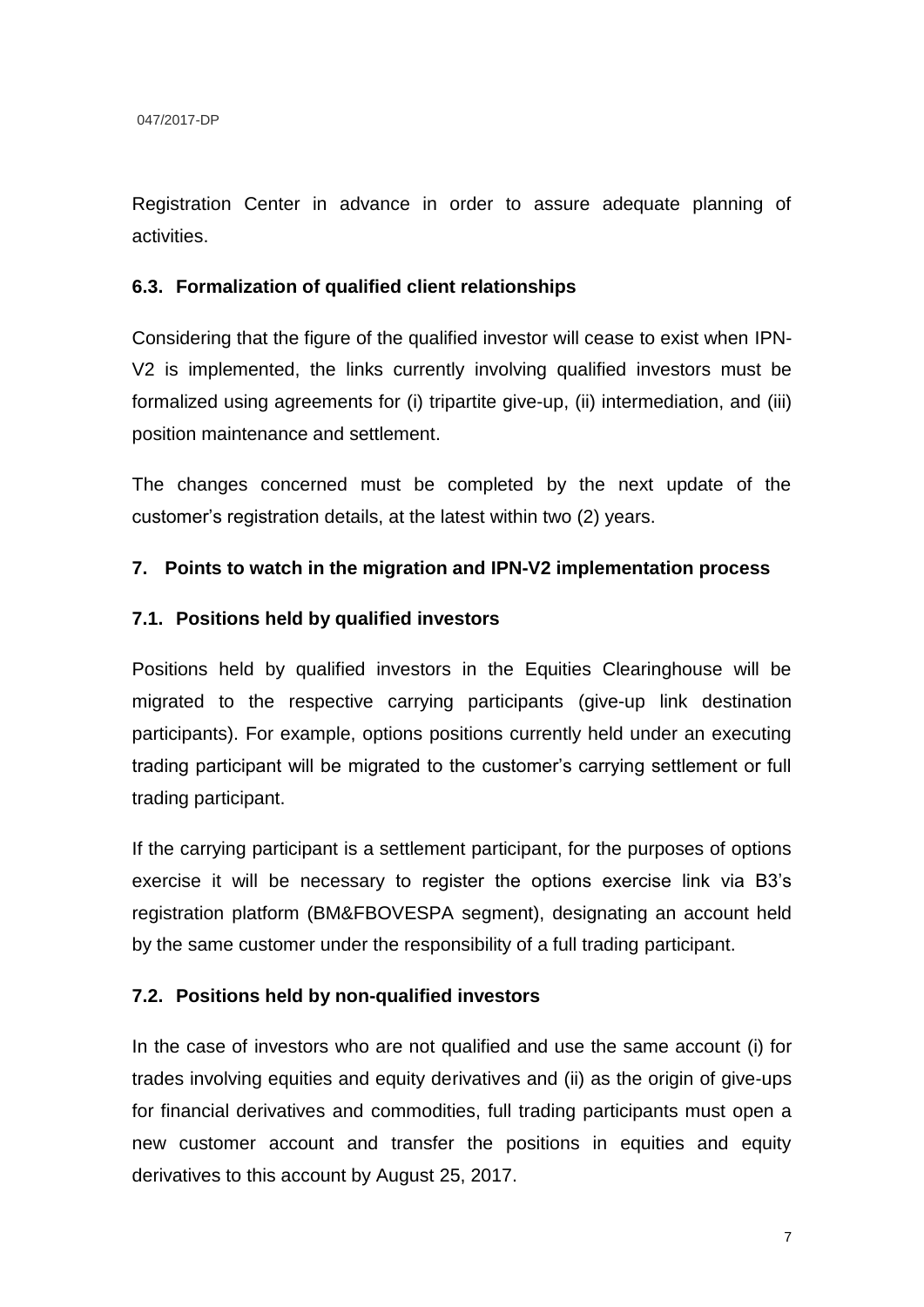If the transfer is not made, at closing on August 25, 2017, BM&FBOVESPA Clearinghouse will make the transfer to another account in the same customer's name and under the responsibility of the same participant.

#### **7.3. Assets posted to subaccounts 2301-9 and 8301-1**

Assets deposited to subaccounts 2301-9 and 8301-1 will be transferred automatically to subaccounts 2390-6 and 8390-9 respectively, between closing on August 25, 2017, and opening on August 28, 2017.

Cash corporate events provisioned for in subaccount 2301-9 at close on August 25, 2017, may be transferred as of opening on August 28, 2017, to the freemovement subaccount (2101-6) by order of the custody agent concerned, as long as the same customer remains the final beneficial owner.

## **7.4. Transfer of assets used as collateral or for securities lending coverage**

In order to minimize settlement failures on August 28, 2017, participants who wish to transfer assets posted to the collateral or securities lending coverage subaccounts to another custodian may request that BM&FBOVESPA Clearinghouse perform such transfers during the migration process. The request template file is available at [ipn.bmfbovespa.com.br,](http://ipn.bmfbovespa.com.br/) Novo Modelo, Procedimentos de Implementação.

## **7.5. Subaccount 2202-0 used by Equities Clearinghouse for coverage of cash sales**

Subaccount 2202-0, currently used as a transitory subaccount for coverage of sales in the cash market, will be discontinued on August 28, 2017, and any remaining balances should be transferred to the free-movement subaccount (2101-6) by order of the custody agent concerned, as long as the same customer remains the final beneficial owner.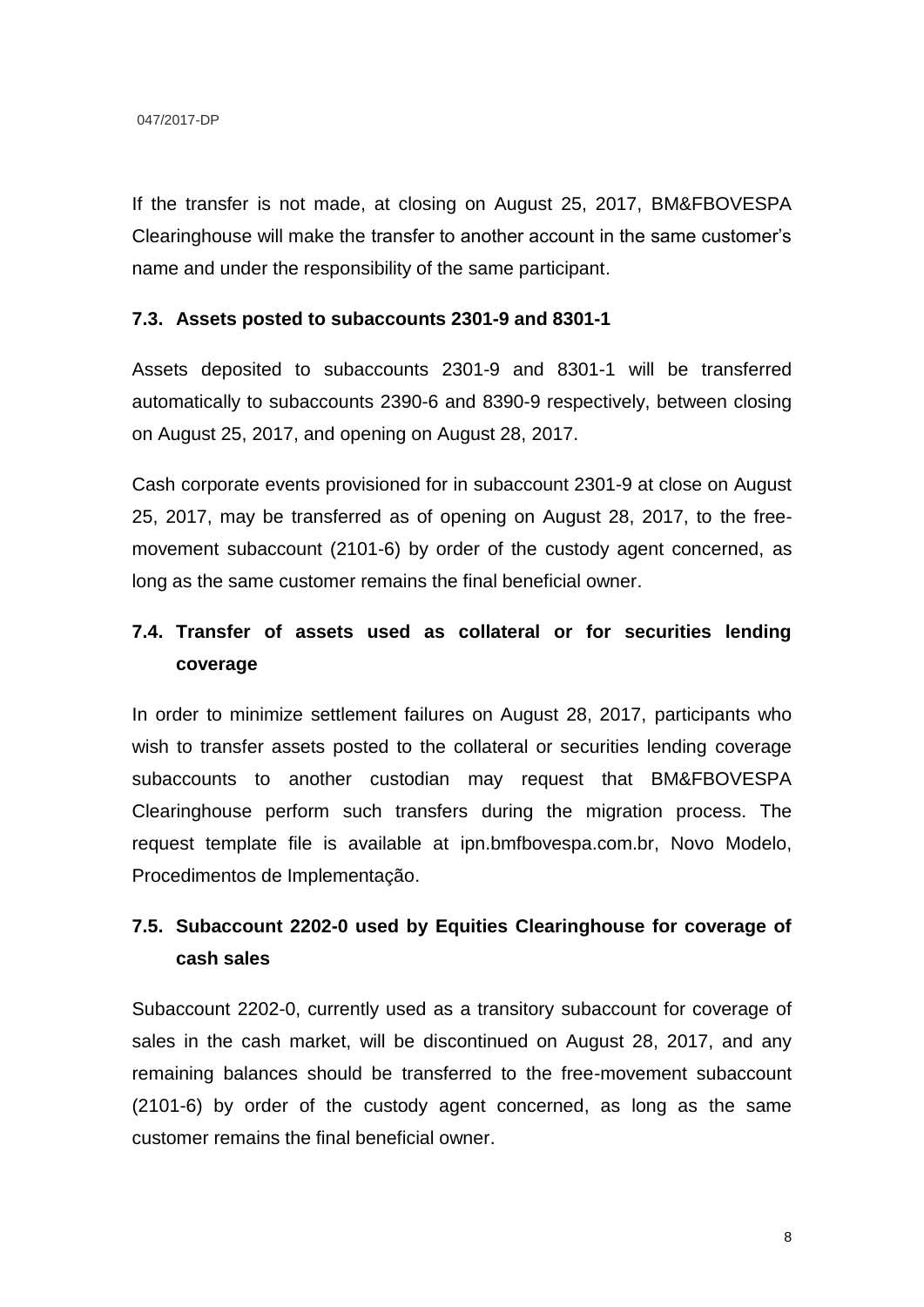The subaccount used for this purpose by BM&FBOVESPA Clearinghouse is 2409-0.

#### **7.6. Cancellation of securities lending orders**

Orders relating to securities lending with one or more of the following characteristics on August 25, 2017, will be cancelled:

- (i) Lending orders whose accounts do not have a sufficient balance in custody;
- (ii) Lending orders for which the designated subaccount is not subaccount2101-6, in which case the securities will be transferred to the subaccounts of origin before the orders were entered;
- (iii) Borrowing orders for which the designated subaccount is not subaccount 2101-6 or 2201-2;
- (iv) Orders entered more than two years ago;
- (v) Orders expiring on a non-business day.

#### **7.7. Special treatment for fees**

Fees for the trading session on August 25, 2017, the last session before implementation of IPN-V2, will be calculated using the current pricing model.

However, because transactions in the cash market performed during this trading session may be allocated to non-resident investors on August 28, 2017, participants will be allowed until closing on August 28, 2017, to post the amounts due from all customers in accordance with the template file available at [ipn.bmfbovespa.com.br,](http://ipn.bmfbovespa.com.br/) Novo Modelo, Procedimentos de Implementação.

After validation, the amounts will be booked for the due date August 30, 2017 (T+3). If the amounts are not sent by any participant, they will be calculated for the due date August 30, 2017.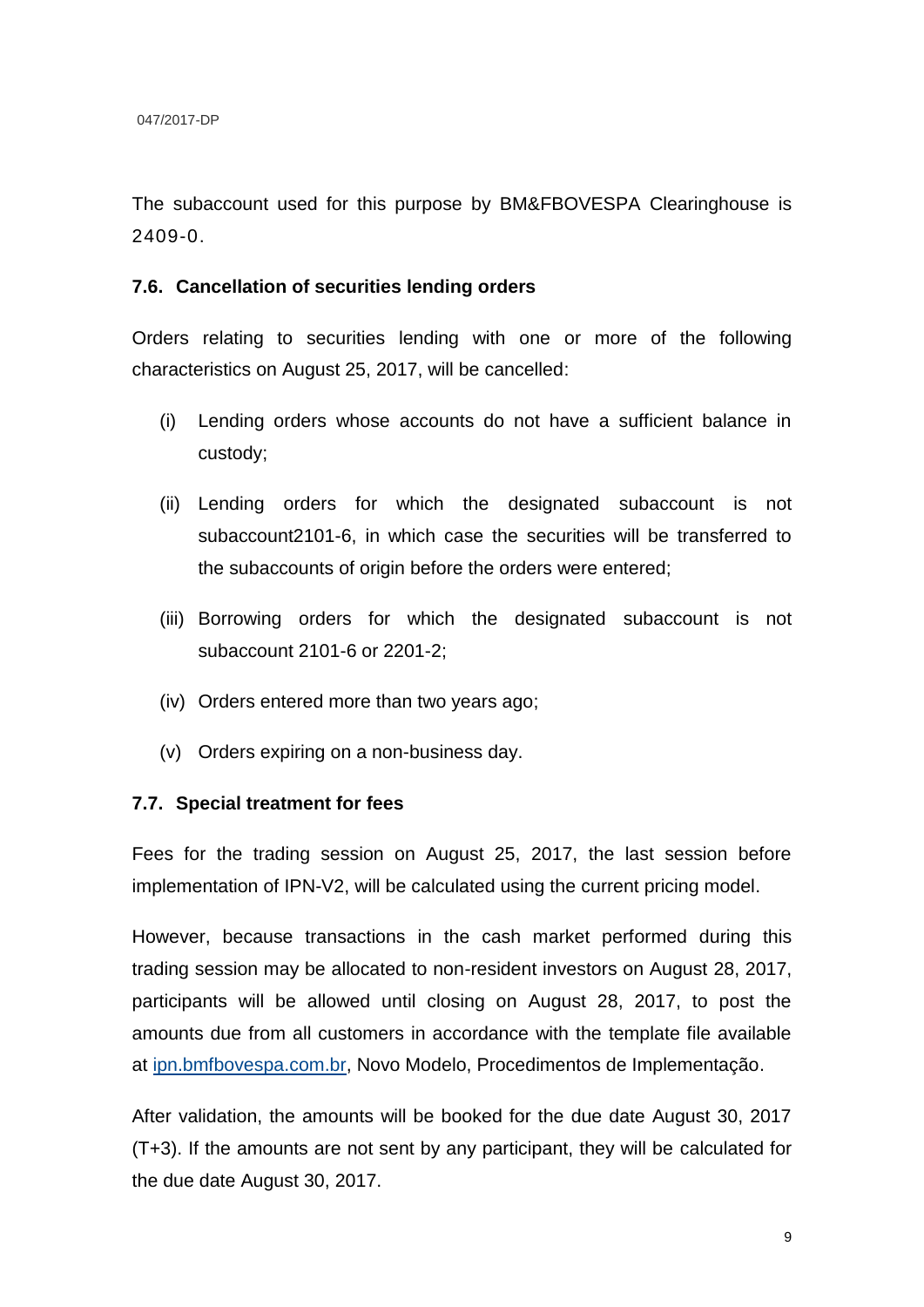047/2017-DP

### **8. Operational workarounds**

A chart listing (i) the items that will be adjusted after implementation and (ii) the operating procedures that must be executed for each item until the adjustment is available in the production environment is available at [ipn.bmfbovespa.com.br,](http://ipn.bmfbovespa.com.br/) Novo Modelo, Procedimentos de Implementação.

Further information can be obtained from Post-Trade Support by telephone on +55 11 2565-5000, option 3, or by email at ssp@bvmf.com.br.

Gilson Finkelsztain Chief Executive Officer Cícero Augusto Vieira Neto Chief Operating Officer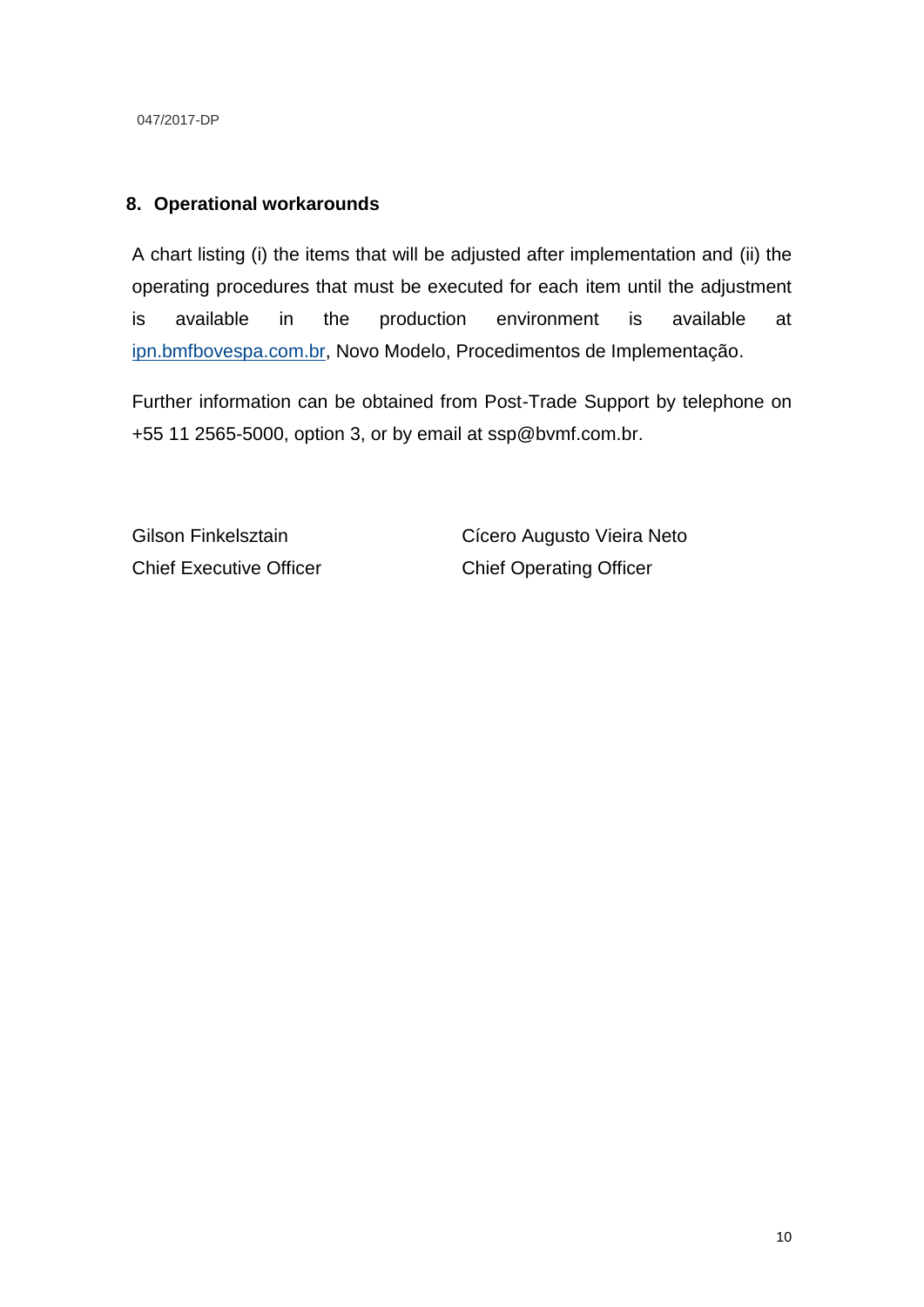#### **Annex 1 to Circular Letter 047/2017-DP**

## **Statement of Adhesion to Normative Documents Governing Access, BM&FBOVESPA Clearinghouse and BM&FBOVESPA Central Depository**

By this private instrument [*company name*], a legal entity with registered head office in the city of [...], [...] State, federal taxpayer number CNPJ/MF [...], herein represented by [*name(s)/address(es)/taxpayer number(s) of legal representative(s)*], states that as an institution that is applying to be admitted as a participant in the markets managed by B3 S.A. – Brasil, Bolsa, Balcão (Participant) it understands and agrees to abide by all terms, procedures, rules and conditions in the Normative Documents Governing Access, BM&FBOVESPA Clearinghouse and BM&FBOVESPA Central Depository listed below, that it irrevocably and unconditionally adheres to the complete contents of said documents including any amendments, supplements and/or new versions that may be published, that it undertakes to respect them and comply with them, and that it assumes and is committed to all rights and obligations deriving therefrom on pain of the penalties specified therein:

- a. BM&FBOVESPA Access Rules;
- b. BM&FBOVESPA Access Manual (with BM&FBOVESPA Access Rules, referred to below as Normative Documents Governing Access);
- c. BM&FBOVESPA Clearinghouse Rules;
- d. BM&FBOVESPA Clearinghouse Operating Procedures Manual;
- e. BM&FBOVESPA Clearinghouse Risk Management Manual (with BM&FBOVESPA Clearinghouse Rules and BM&FBOVESPA Clearinghouse Operating Procedures Manual, referred to below as Normative Documents Governing the Clearinghouse);
- f. BM&FBOVESPA Central Depository Rules;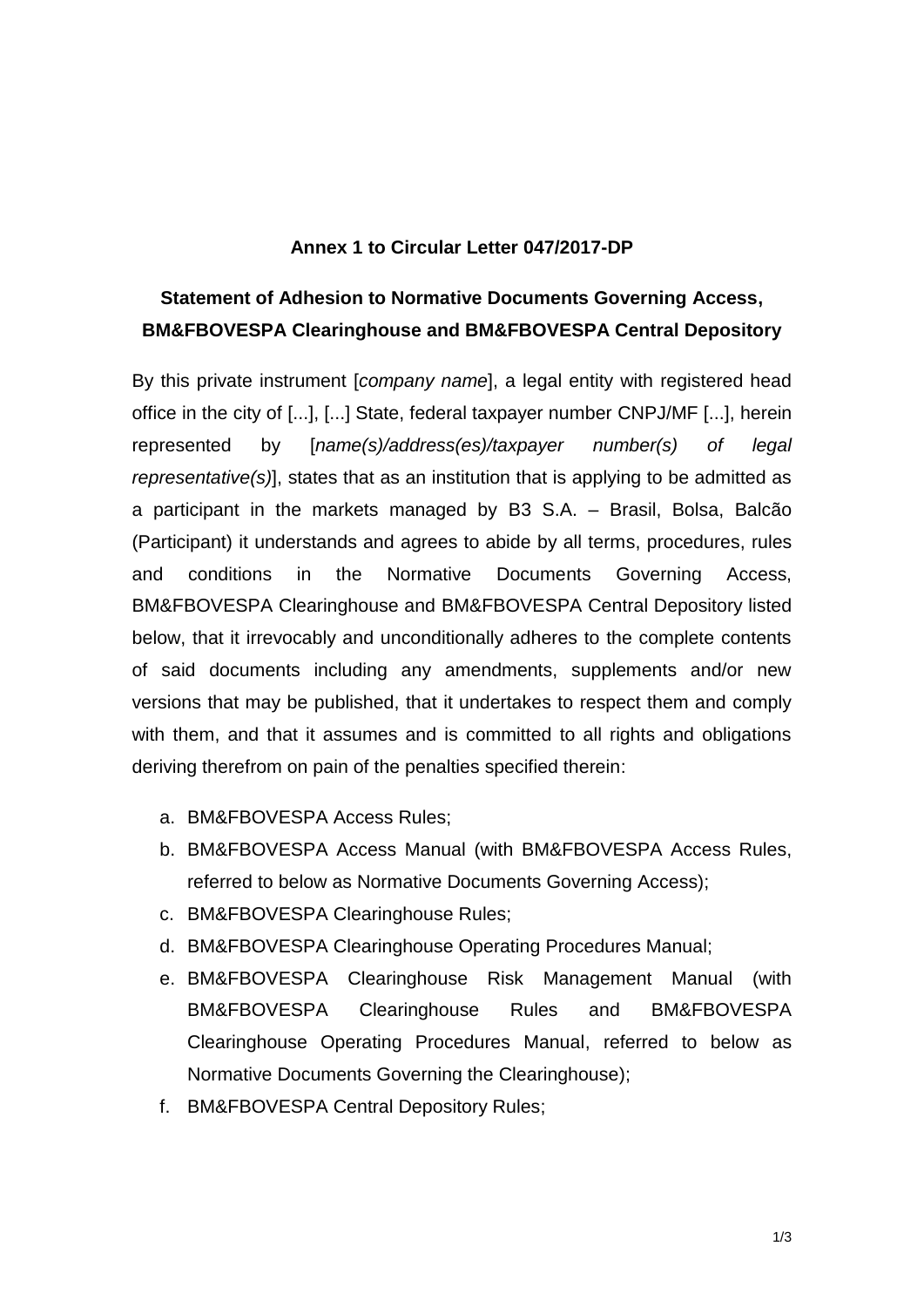- g. BM&FBOVESPA Central Depository Manual Operating Procedures Manual (with BM&FBOVESPA Central Depository Rules, referred to below as Normative Documents Governing the Central Depository);
- h. Glossary.

In signing this instrument, the Participant's legal representatives declare to B3 that for all legal purposes they have the necessary and sufficient powers to make it validly binding on the Participant in accordance with the provisions hereof and with the provisions of the Participant's pertinent constitutive instruments and corporate documents.

The Participant acknowledges and agrees that the object hereof is restricted to adhesion to the Normative Documents Governing Access, the Normative Documents Governing the Clearinghouse and the Normative Documents Governing the Central Depository, applicable to the markets in which it will operate as a Participant, and that its use of the products and/or services offered by B3 required to perform its activities fully, as well as its accreditation and the start of its activities as a Participant once its access authorization has been granted, will depend on the authorizations and specific contracts applicable to its respective accesses in the form established by the Rules, Manuals, Circular Letters and Communications published by B3.

#### **Collateral posted abroad**

The Participant expressly declares its awareness of the rules applicable to the posting of collateral abroad by customers in accordance with the Normative Documents Governing the Clearinghouse, and hereby promises B3 that it will act diligently and abide by all procedures and legal and regulatory measures applicable to this type of collateral, as required by the Normative Documents Governing the Clearinghouse, including without limitation compliance with the eligibility criteria for collateral posted abroad.

The Participant also declares that it fulfills its duty of helping to assure the integrity and regular functioning of the market, including in what concerns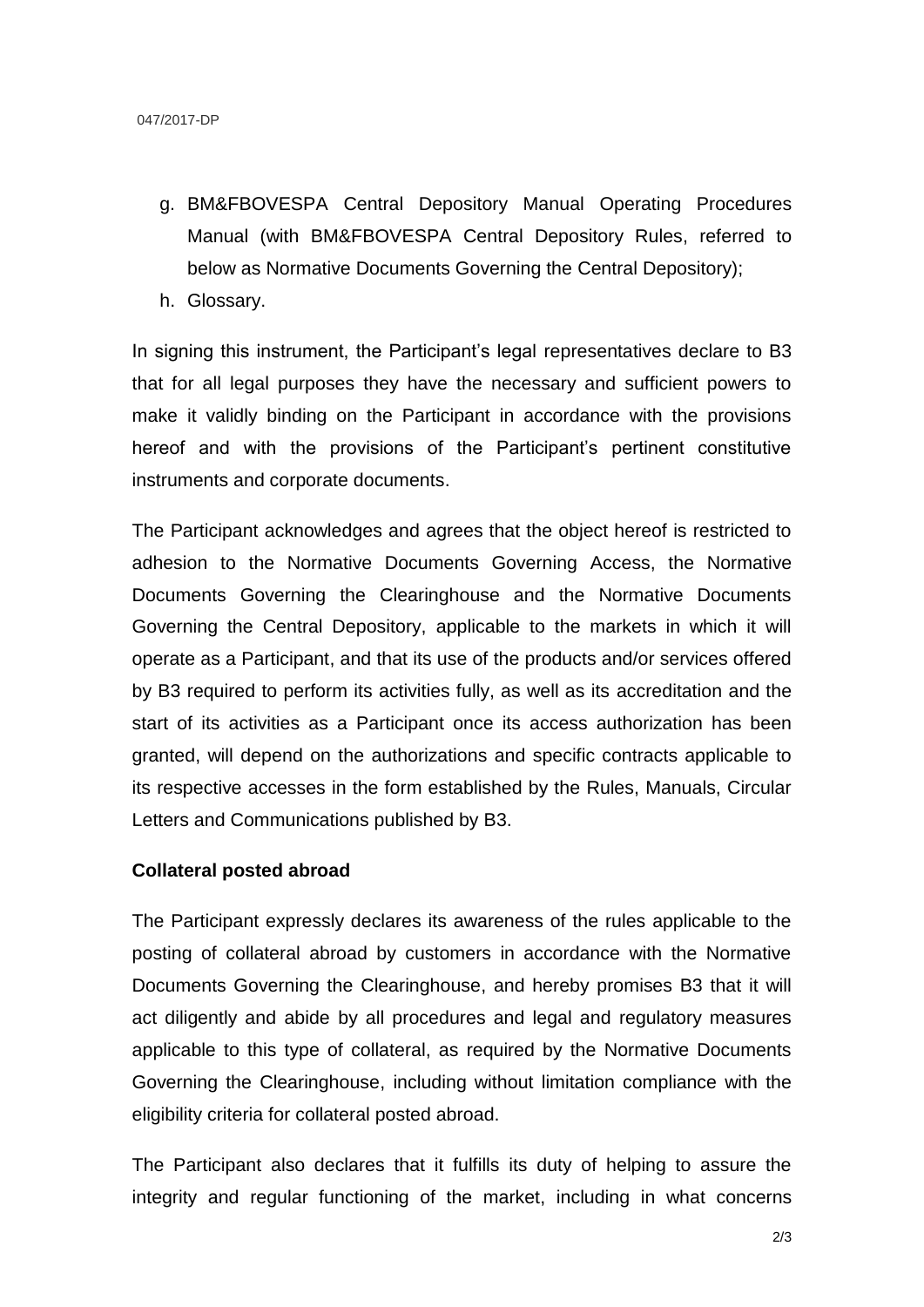customer selection and collateral requirements in accordance with the applicable regulatory provisions, and undertakes to take the necessary precautions with regard to the posting of collateral abroad by customers under its responsibility, regardless of any measures that may be taken by B3, to ensure that such collateral complies with the applicable rules and regulations.

The Participant expressly acknowledges that the posting of collateral abroad in the manner provided for by the Normative Documents Governing the Clearinghouse, does not alter its responsibilities toward BM&FBOVESPA Clearinghouse, especially with regard to the settlement of transactions, regardless of the provisions of article 17-B of the Central Bank of Brazil's Circular 3057/01, including in the event that collateral posted abroad by customers under its responsibility cannot be executed for whatever reason.

This Statement of Adhesion is signed in two identical counterparts so that it produces the requisite practical and legal effects.

São Paulo, [mm] [dd], [yyyy].

\_\_\_\_\_\_\_\_\_\_\_\_\_\_\_\_\_\_\_\_\_\_\_\_\_\_\_\_\_\_\_\_\_\_\_\_\_\_\_\_\_\_\_\_\_\_\_\_\_\_\_\_\_\_\_\_\_\_

Name(s) and signature(s) of Participant's legal representative(s)

**Witnesses:**

Name: CPF:

Name: CPF: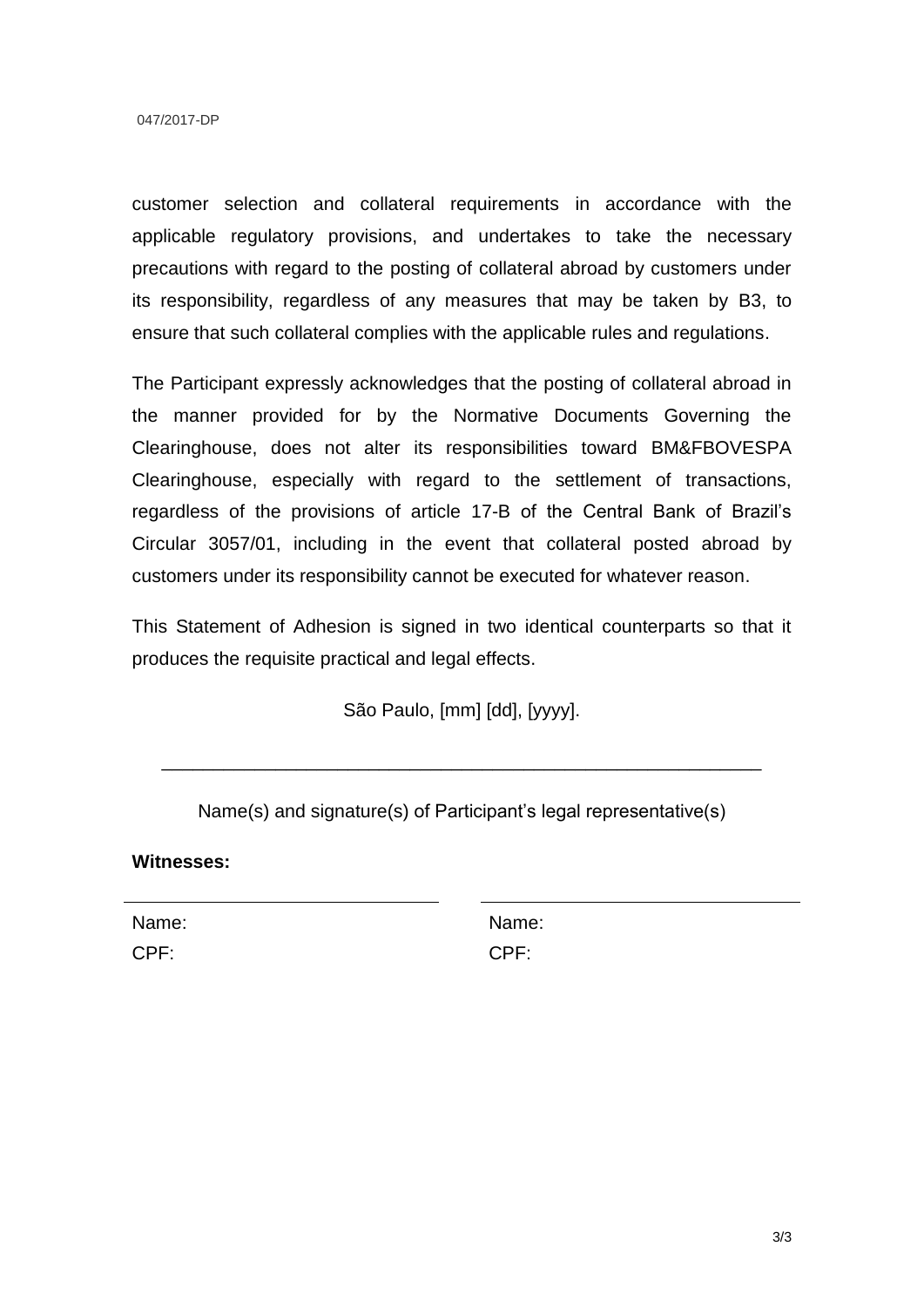## **Annex 2 to Circular Letter 047/2017-DP**

## **List of Revoked Circular Letters**

- 078/2008-DP, dated November 4, 2008 Access Conditions New Rules and Procedures
- 016/2008-DP, dated June 30, 2008 Conta Máster, Especificação e Repasse de Operações – Aperfeiçoamentos (Available only in Portuguese)
- 042/2010-DP, dated September 23, 2010 Implementation of Master Accounts in Bovespa Segment
- 020/2012-DP, dated March 21, 2012 Master Accounts in Bovespa Segment – Designation Framework and Rule for Constitution and Functioning
- 046/2012-DP, dated September 13, 2012 Securities Lending: Scheduling the Settlement of Securities Lending Contracts Linked to Spot Purchases – BTC System
- 053/2012-DP, dated September 28, 2012 CVM Instructions 505 and 506 (revoking only items 1, 5 and 7)
- 012/2013-DO, dated August 2, 2013 Securities Delivery Failure and Late Payment to the Clearinghouses – Fines
- 044/2013-DP, dated July 8, 2013 Securities Delivery Failure and Late Payment to Clearinghouses – Fines
- 056/2013-DP, dated August 16, 2013 –Fines for Securities Delivery Failure and for Late Payment to the Clearinghouses – Date of Effectiveness Put Back
- 067/2013-DP, dated September 23, 2013 Time Limit for Master Account Designation in the Bovespa Segment
- 069/2013-DP, dated September 26, 2013 Procedures for Using the Justification Screens for Delivery Failures and Improvements to Securities Lending (BTC)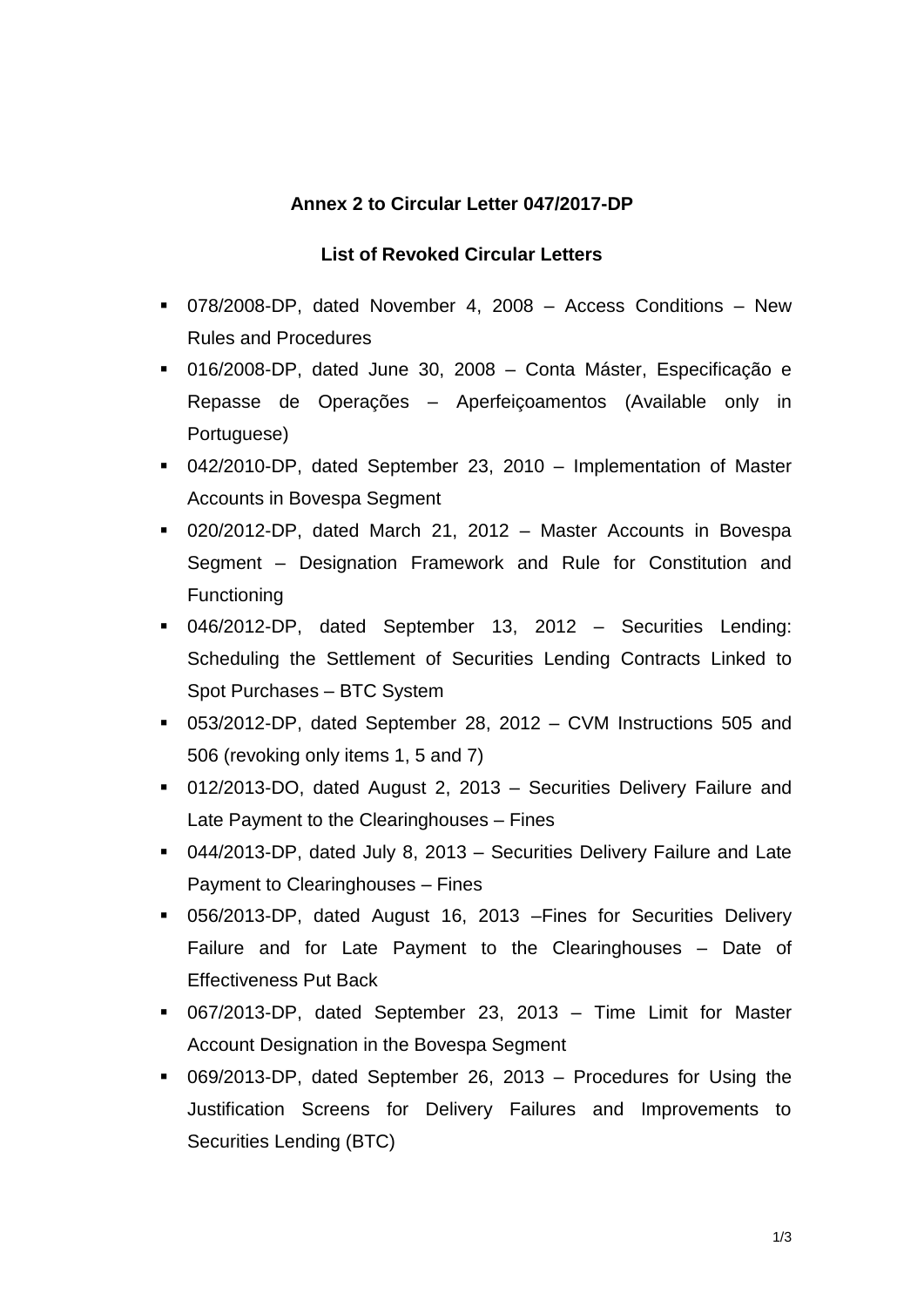- 014/2014-DP, dated March 12, 2014 –Settlement Treatment and the Early Return of the Underlying Security in the Securities Lending Contract – BTC
- 015/2014-DP, dated March 21, 2014 Change to Treatment of The Early Return of The Underlying Security in the Securities Lending Contract (BTC)
- 020/2014-DP, dated April 1, 2014 BM&FBOVESPA Foreign Exchange Clearinghouse –Access Conditions Change
- 045/2014-DP, dated August 13, 2014 New Access Model Full Trading Participant (PNP) and Trading Participant (PN)
- 054/2014-DP, dated September 12, 2014 New Functionality for Cancellation of Early Settlement Requests by the Lender of Securities Lending Contracts – BTC
- 056/2014-DP, dated September 16, 2014 Settlement Fee Transfer to Securities Lending Service (BTC) Lenders
- 065/2014-DP, dated October 15, 2014 New Time Frame for Contract Renewal in the Securities Lending Service – BTC
- 067/2014-DP, dated October 15, 2014 Securities Delivery Failure and Follow-On Transactions
- 019/2015-DP, dated February 24, 2015 New Hours for Customer Identification in the Equities Clearinghouse
- 078/2015-DP, dated September 10, 2015 Simplificação dos Contratos de Empréstimo de Ativos (BTC) – Funcionalidades de Recebimento Periódico, de Devolução Antecipada, de Renovação e de Valorização no Vencimento (Available only in Portuguese)
- 029/2016-DP, dated April 11, 2016 New Hours for Investor Identification in the Equities Clearinghouse
- 065/2016-DP, dated July 4, 2016 BM&FBOVESPA Securities Lending Service BM&FBOVESPA –Transition Rules for Phase 2 of Post-Trade Integration Project (IPN)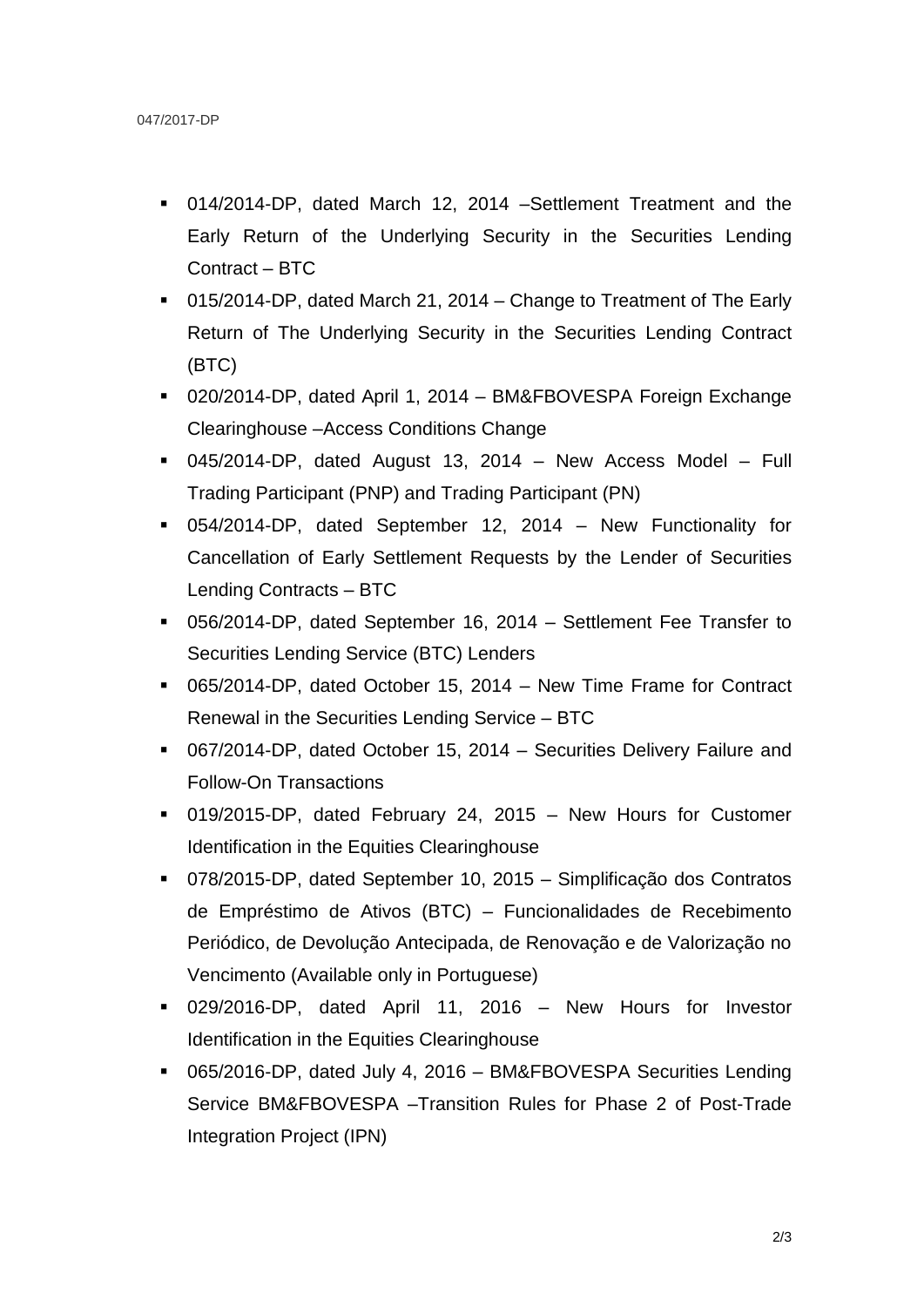083/2016-DP, dated August 23, 2016 – Time Change for Investor Identification in the Equities Clearinghouse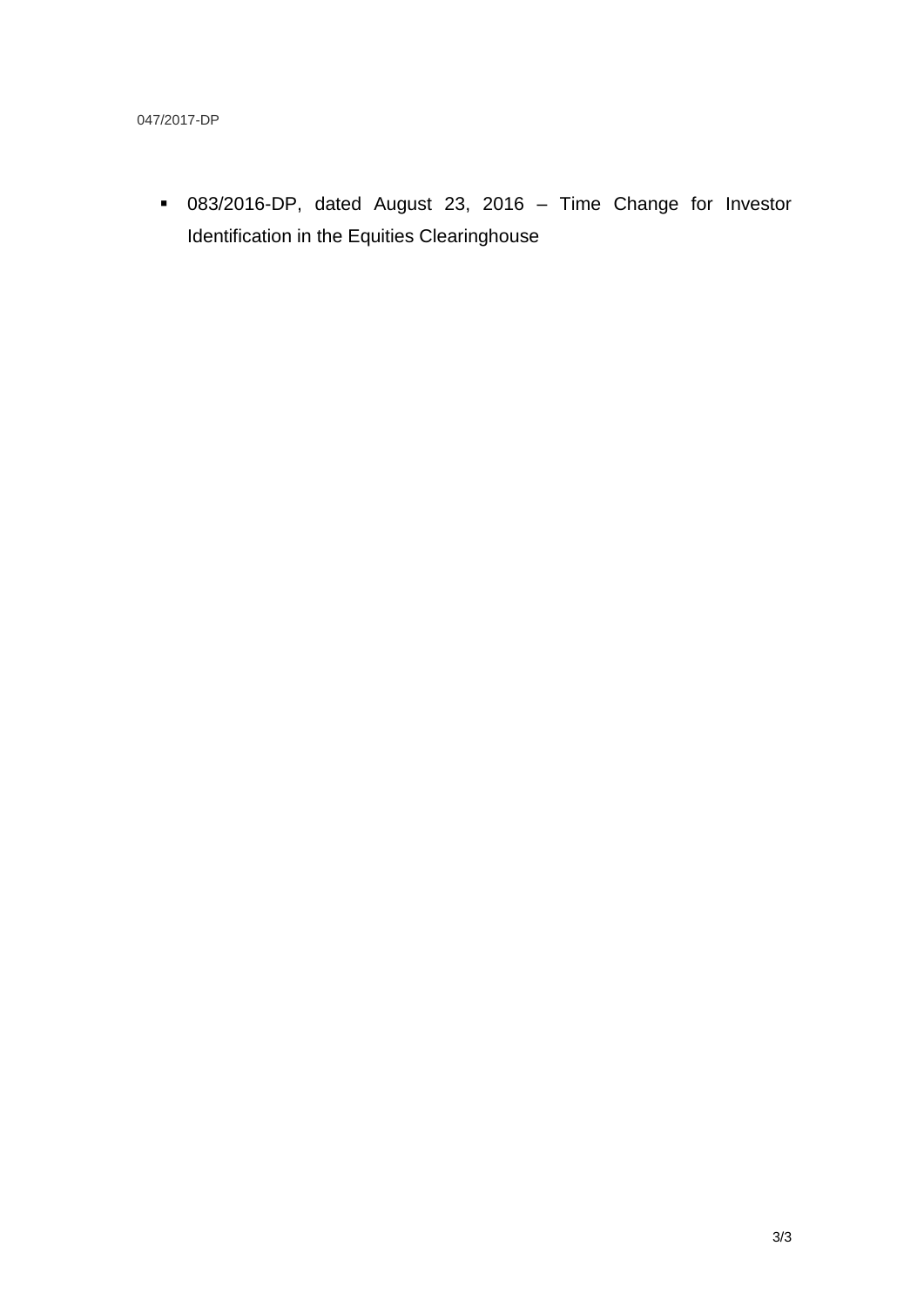## **Annex 3 to Circular Letter 047/2017-DP**

## **Changes to Participant Nomenclature**

The chart below presents the current names of participants and the new names used in the normative documents mentioned in this Circular Letter.

## **1.1. Equities Clearinghouse Participants**

| Current name of participant in<br><b>Normative Documents Governing</b><br><b>Equities Clearinghouse</b> | <b>Classification in</b><br>"Access Rights"<br>(OC 078/2008-DP &<br>045/2014-DP) | <b>Classification in</b><br>"Access Categories"<br>(OC 078/2008-DP &<br>045/2014-DP) | New name in Rules and Access Manual |                                 |
|---------------------------------------------------------------------------------------------------------|----------------------------------------------------------------------------------|--------------------------------------------------------------------------------------|-------------------------------------|---------------------------------|
|                                                                                                         |                                                                                  |                                                                                      | <b>Class</b>                        | <b>Market Group</b>             |
| <b>Full Trading Participant</b>                                                                         | N/A                                                                              | N/A                                                                                  | Full trading participant            | Equities and corporate<br>bonds |
|                                                                                                         | N/A                                                                              | N/A                                                                                  |                                     |                                 |
|                                                                                                         | N/A                                                                              | N/A                                                                                  |                                     |                                 |
| <b>Trading Participant</b>                                                                              | N/A                                                                              | N/A                                                                                  | Trading participant                 | Equities and corporate<br>bonds |
| <b>Specific Clearing Agent</b>                                                                          | N/A                                                                              | Specific                                                                             | Not contemplated                    | N/A                             |
| Self-Clearing Agent                                                                                     | N/A                                                                              | Self                                                                                 | Clearing member                     | Equities and corporate<br>bonds |
| <b>Full Clearing Agent</b>                                                                              | N/A                                                                              | Full                                                                                 | Clearing member                     | Equities and corporate<br>bonds |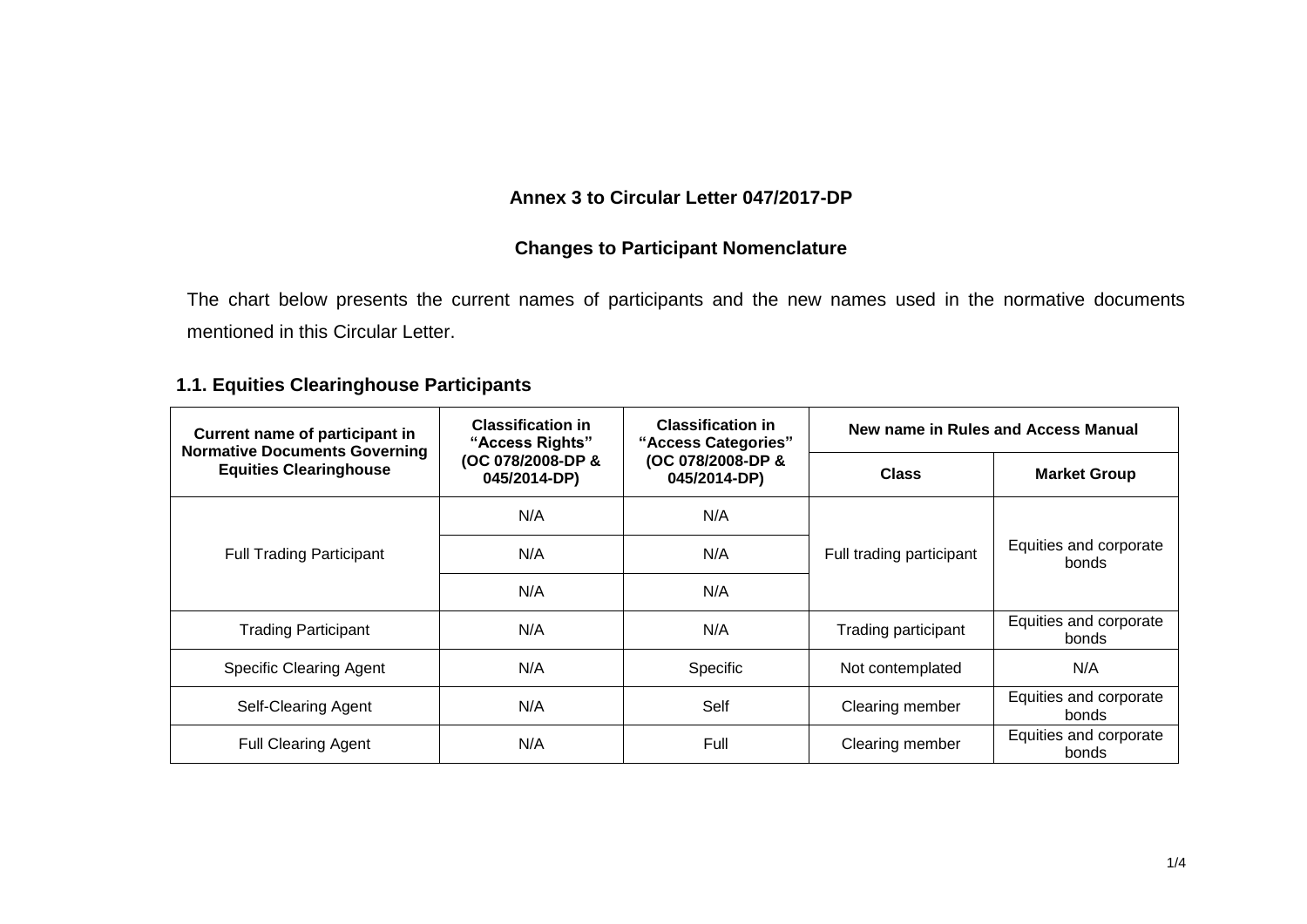| <b>Current name of participant in</b><br><b>Normative Documents Governing</b><br><b>Equities Clearinghouse</b> | <b>Classification in</b><br>"Access Rights"<br>(OC 078/2008-DP &<br>045/2014-DP) | <b>Classification in</b><br>"Access Categories"<br>(OC 078/2008-DP &<br>045/2014-DP) | New name in Rules and Access Manual |                                            |
|----------------------------------------------------------------------------------------------------------------|----------------------------------------------------------------------------------|--------------------------------------------------------------------------------------|-------------------------------------|--------------------------------------------|
|                                                                                                                |                                                                                  |                                                                                      | <b>Class</b>                        | <b>Market Group</b>                        |
| <b>Full Custody Agent</b>                                                                                      | N/A                                                                              | Full                                                                                 | Custody agent                       | N/A                                        |
| Self-Custody Agent                                                                                             | N/A                                                                              | Self                                                                                 | Custody agent                       | N/A                                        |
| <b>Special Custody Agent</b>                                                                                   | N/A                                                                              | Special                                                                              | Not contemplated                    | N/A                                        |
| <b>Gross Settlement Agent</b>                                                                                  | N/A                                                                              | Gross                                                                                | Not contemplated                    | N/A                                        |
| <b>Registration Participant</b>                                                                                | N/A                                                                              | N/A                                                                                  | Registration participant            | OTC registration with<br>collateral (*)    |
|                                                                                                                | N/A                                                                              | N/A                                                                                  | Registration participant            | OTC registration without<br>collateral (*) |
| <b>Gold Depository</b>                                                                                         | N/A                                                                              | N/A                                                                                  | Gold depository                     |                                            |
| <b>Issuer</b>                                                                                                  | N/A                                                                              | N/A                                                                                  | <b>Issuer</b>                       |                                            |
| <b>Gold Refiner</b>                                                                                            | N/A                                                                              | N/A                                                                                  | Gold refiner                        |                                            |
| Investor                                                                                                       | N/A                                                                              | N/A                                                                                  | Customer                            |                                            |
| Settlement Agent                                                                                               | N/A                                                                              | N/A                                                                                  | Settlement agent                    |                                            |

(\*) Over-the-counter (OTC) registration with and without collateral are categories referring only to registration participants.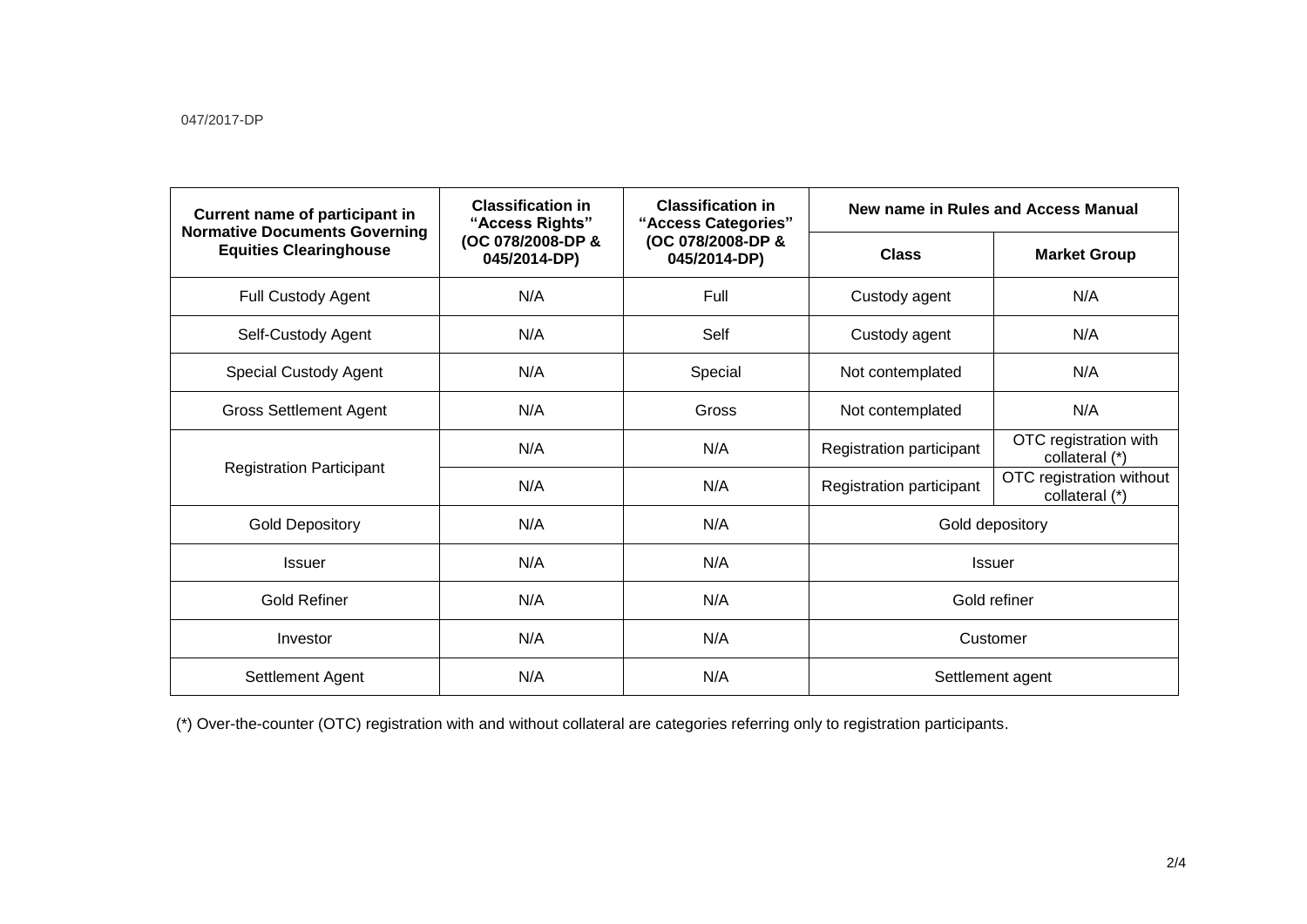# **1.2. Foreign Exchange Clearinghouse Participants**

| <b>Current name of participant in</b><br><b>Normative Documents Governing</b><br><b>Foreign Exchange Clearinghouse</b> | <b>Classification in</b><br>"Access Rights"<br>(OC 078/2008-DP &<br>020/2014-DP)                                                                             | <b>Classification in</b><br>"Access Categories"<br>(OC 078/2008-DP &<br>020/2014-DP) | Name in Rules and Access Manual |                  |
|------------------------------------------------------------------------------------------------------------------------|--------------------------------------------------------------------------------------------------------------------------------------------------------------|--------------------------------------------------------------------------------------|---------------------------------|------------------|
|                                                                                                                        |                                                                                                                                                              |                                                                                      | <b>Class</b>                    | Category         |
| Participating Bank (Authorized to<br>Operate Foreign<br>Exchange)/Participant in Electronic<br>Trading - PPE           | Restricted trading rights<br>- foreign exchange for<br>delivery                                                                                              | N/A                                                                                  | Full trading participant        | Foreign exchange |
| Foreign Exchange Brokerage House                                                                                       | Restricted trading rights<br>- foreign exchange for<br>delivery                                                                                              | N/A                                                                                  | Full trading participant        | Foreign exchange |
| Intermediary                                                                                                           | Unrestricted trading<br>rights or restricted<br>trading rights linked to<br>trading in foreign<br>exchange for delivery or<br>unrestricted trading<br>rights | N/A                                                                                  | Full trading participant        | Foreign exchange |
| Clearing Member/Bank authorized to<br>operate foreign exchange (BPC)                                                   | Type 1 settlement rights<br>in Forex Clearinghouse                                                                                                           | N/A                                                                                  | Clearing member                 | Foreign exchange |
| Correspondent Bank                                                                                                     | N/A                                                                                                                                                          | N/A                                                                                  | Not contemplated                |                  |
| Settlement Bank                                                                                                        | N/A                                                                                                                                                          | N/A                                                                                  | Settlement agent                |                  |
| Customer                                                                                                               | N/A                                                                                                                                                          | N/A                                                                                  | Customer                        |                  |